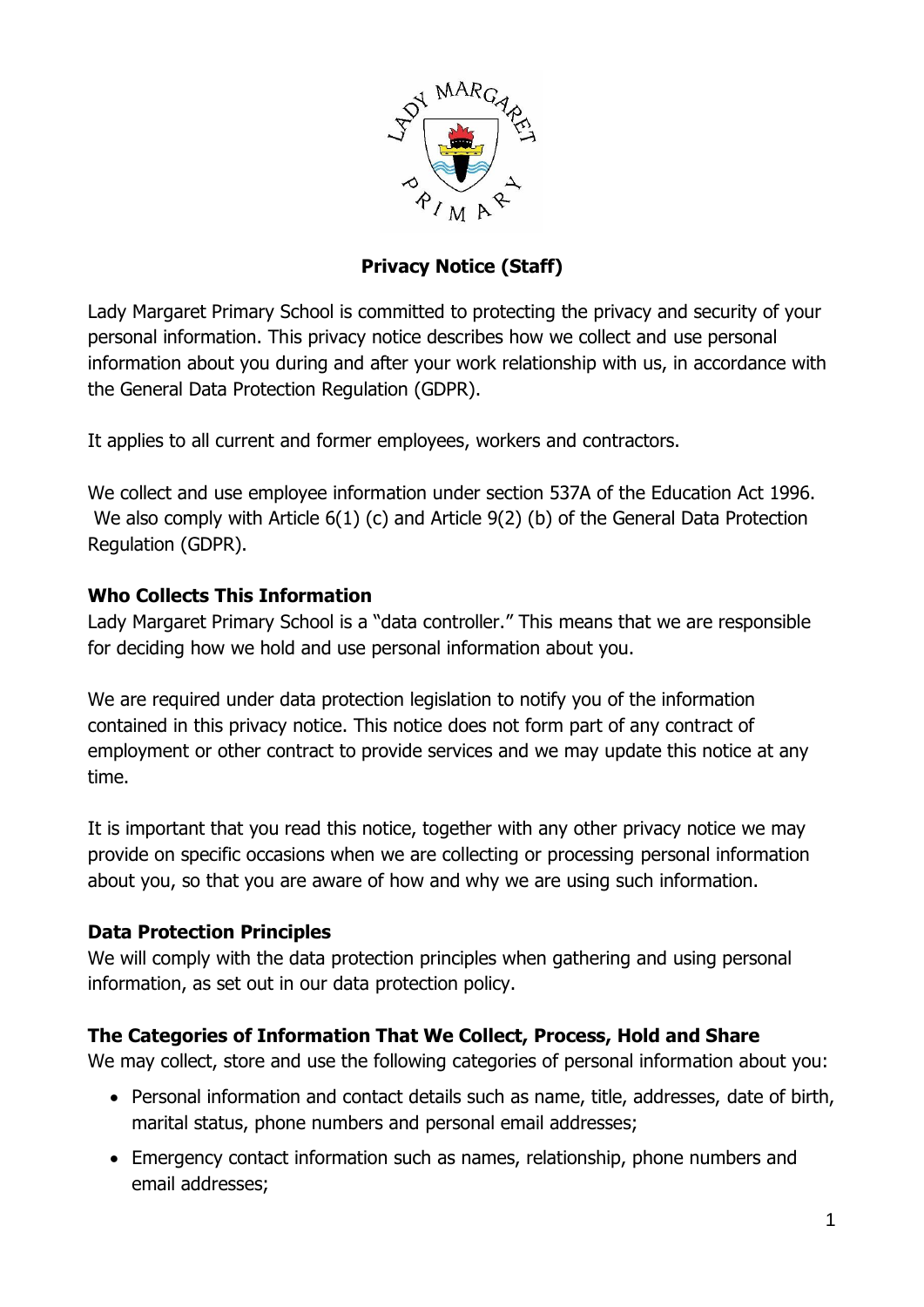- Information collected during the recruitment process that we retain during your employment including references, work history, proof of right to work in the UK, application form, CV, qualifications and professional memberships;
- Employment contract information such as start dates, hours worked, annual leave entitlement, post, roles;
- Education and training details;
- Details of salary and benefits including payment details, bank account details, payroll records, tax status information, national insurance number, pension and benefits information;
- Details of any dependants;
- Your nationality and immigration status and information from related documents, such as your passport or other identification and immigration information;
- Information in your sickness and absence records such as number of absences and reasons(including sensitive personal information regarding your physical and/or mental health);
- Your racial or ethnic origin, sex and sexual orientation, religious or similar beliefs;
- Criminal records information as required by law to enable you to work with children;
- Your trade union membership;
- Information on grievances raised by or involving you;
- Information on conduct and/or other disciplinary issues involving you;
- Details of your appraisals, performance reviews and capability issues;
- Details of your time and attendance records;
- Information about the use of our IT, communications and other systems, and other monitoring information;
- Details of your use of business-related social media;
- Images of staff captured by the School's CCTV system;
- Your use of public social media (only in very limited circumstances, to check specific risks for specific functions within the School, you will be notified separately if this is to occur); and
- Details in references about you that we give to others.
- Images of staff for ID cards
- Images of staff engaged in school activities.

## **How We Collect This Information**

We may collect this information from you, your personnel records, the Home Office, pension administrators, your doctors, from medical and occupational health professionals we engage, the DBS, your trade union, other employees, other professionals we may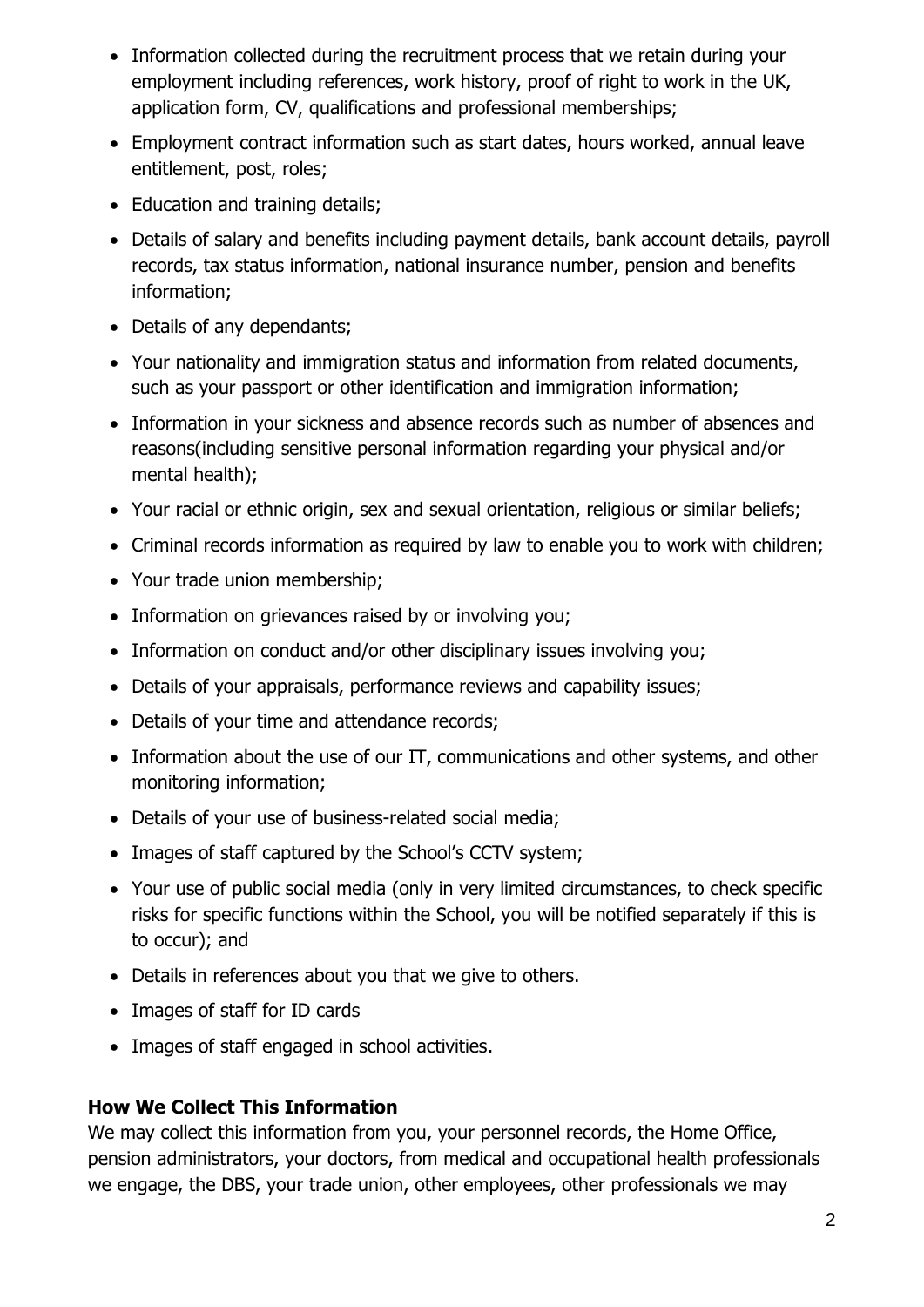engage (e.g. to advise us generally), automated monitoring of our websites and other technical systems such as our computer networks and connections, CCTV and access control systems, remote access systems, email and instant messaging systems, intranet and internet facilities.

Whilst the majority of information you provide to us is mandatory, some of it is provided to us on a voluntary basis. In order to comply with data protection legislation, we will inform you whether you are required to provide certain school workforce information to us or if you have a choice in this.

Where you have provided us with consent to use your data, you may withdraw this consent at any time. We will make this clear when requesting your consent, and explain how you go about withdrawing consent if you wish to do so.

#### **How We Use Your Information**

We will only use your personal information when the law allows us to. Most commonly, we will use your information in the following circumstances: -

- Where we need to perform the contract we have entered into with you;
- Where we need to comply with a legal obligation (such as health and safety legislation, under statutory codes of practice and employment protection legislation);
- Where it is needed in the public interest or for official purposes;
- Where it is necessary for our legitimate interests (or those of a third party) and your interests, rights and freedoms do not over ride those interests.
- We need all the categories of information in the list above primarily to allow us to perform our contract with you and to enable us to comply with legal obligations. Please note that we may process your information without your knowledge or consent, where this is require or permitted by law.

Less commonly, we may also use personal information about you where:

- You have given us consent to use it in a certain way
- We need to protect your vital interests (or someone else's interests) For example we may disclose medical information if you need emergency medical care.

The situations in which we will process your personal information are listed below: -

- To determine recruitment and selection decisions on prospective employees;
- In order to carry out effective performance of the employees contract of employment and to maintain employment records;
- To comply with regulatory requirements and good employment practice;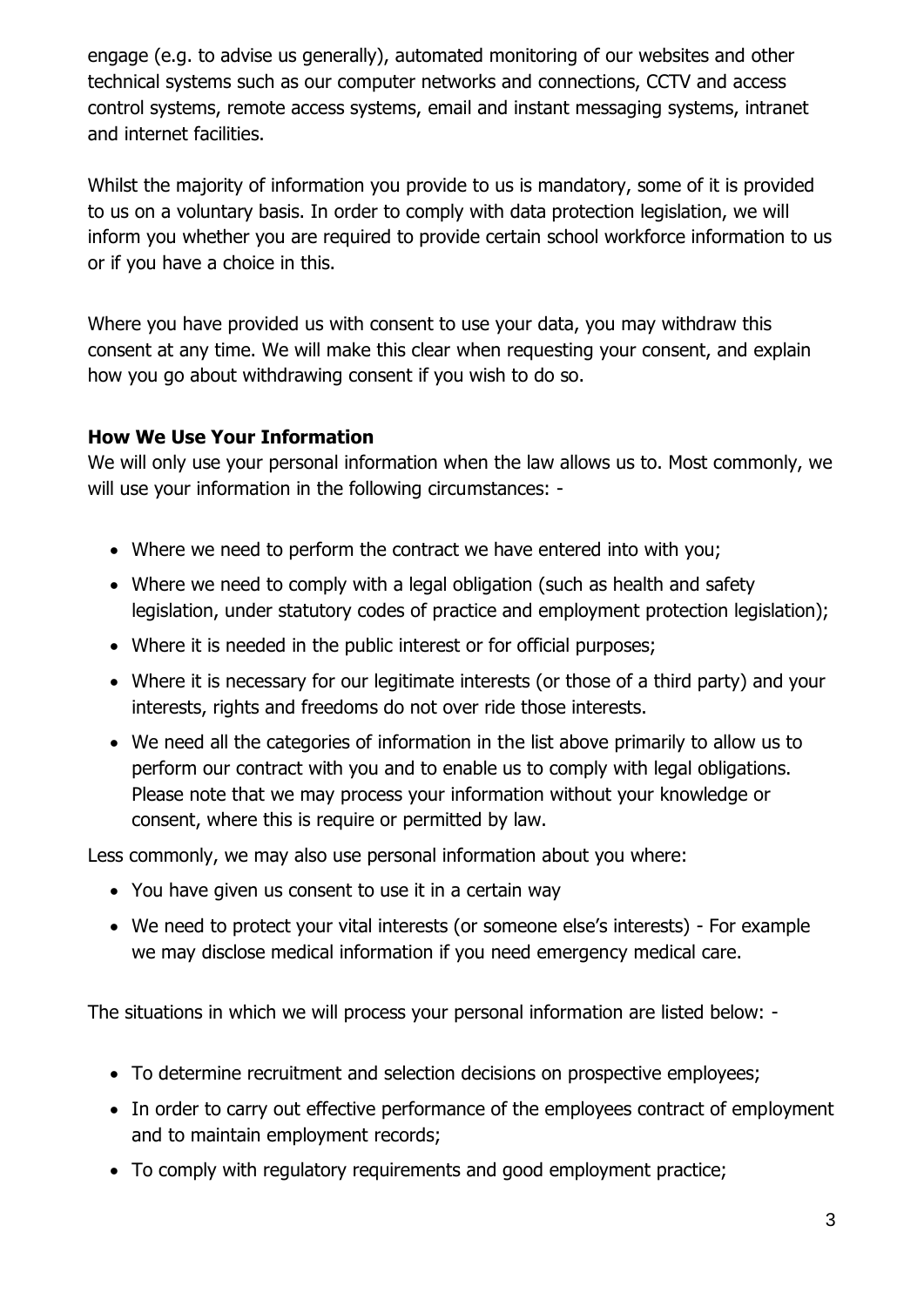- To carry out vetting and screening of applicants and current staff in accordance with regulatory and legislative requirements as part of our safeguarding obligations towards pupils
- Enable the development of a comprehensive picture of the workforce and how it is deployed and managed;
- To enable management and planning of the workforce, including accounting and auditing;
- Personnel management including retention, sickness and attendance;
- Performance reviews, managing performance and determining performance requirements;
- In order to manage internal policy and procedure;
- Human resources administration including pensions, payroll and benefits;
- To determine qualifications for a particular job or task, including decisions about promotions;
- Evidence for possible disciplinary or grievance processes;
- Complying with legal obligations;
- To monitor and manage staff access to our systems and facilities in order to protect our networks, the personal data of our employees and for the purposes of safeguarding;
- In order to provide ID cards to access the building and complete their job responsibilities.
- To monitor and protect the security of our network and information, including preventing unauthorised access to our computer network and communications systems and preventing malicious software distribution;
- Education, training and development activities;
- To monitor compliance with equal opportunities legislation;
- To answer questions from insurers in respect of any insurance policies which relate to you;
- Determinations about continued employment or engagement;
- Arrangements for the termination of the working relationship;
- Dealing with post-termination arrangements;
- Health and safety obligations;
- Prevention and detection of fraud or other criminal offences; and
- To defend the School in respect of any investigation or court proceedings and to comply with any court or tribunal order for disclosure.
- Allow better financial modelling and planning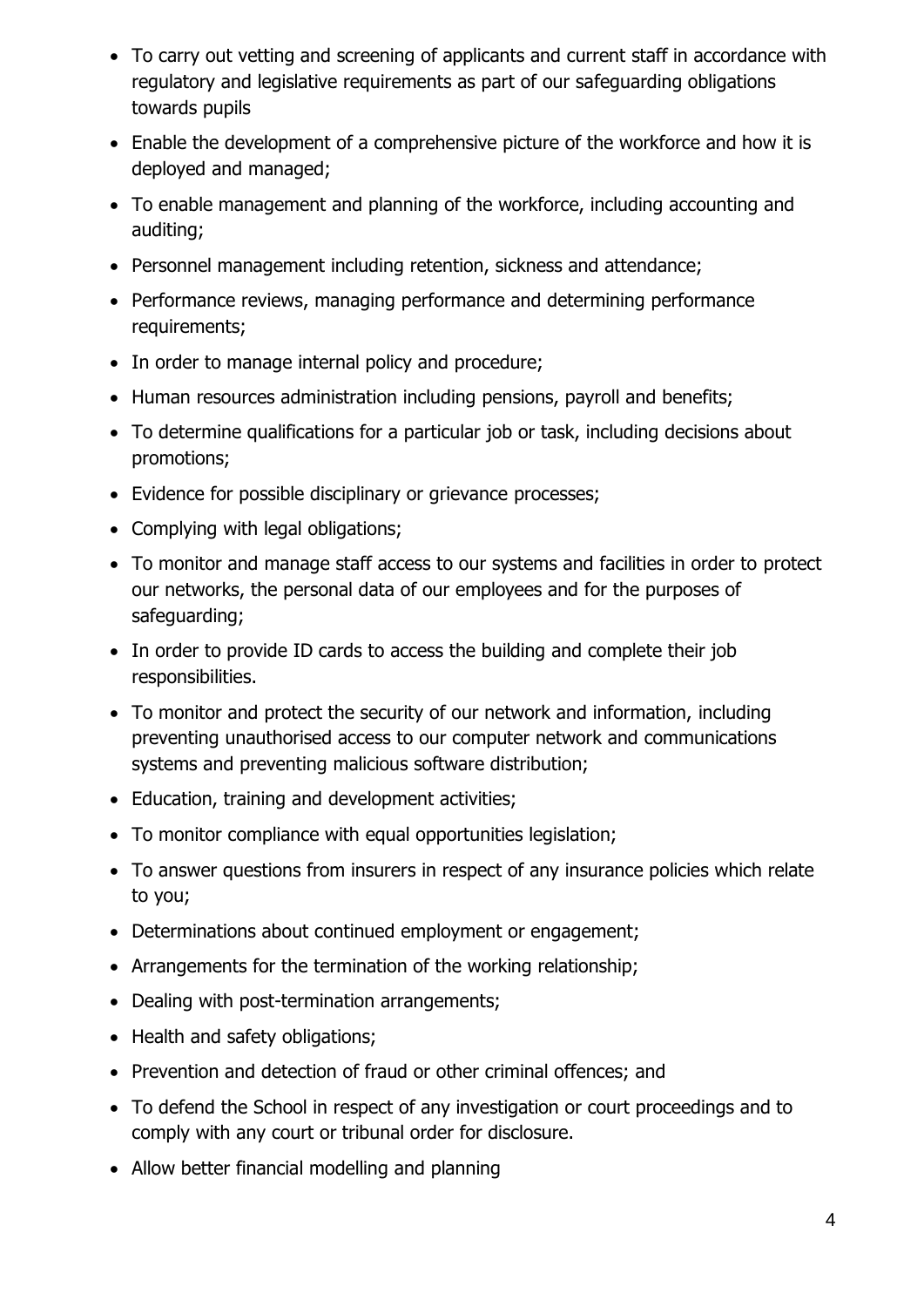- Improve the management of workforce data across the sector
- Support the work of the School Teachers' Review Body

Some of the above grounds for processing will overlap and there may be several grounds which justify our use of your personal information.

If you fail to provide certain information when requested, we may not be able to perform the contract we have entered into with you (such as paying you or providing a benefit), or we may be prevented from complying with our legal obligations (such as to ensure the health and safety of our workers).

We will only use your personal information for the purposes for which we collected it, unless we reasonably consider that we need to use it for another reason and that reason is compatible with the original purpose. If we need to use your personal information for an unrelated purpose, we will notify you and we will explain the legal basis which allows us to do so.

# **How We Use Particularly Sensitive Information**

Sensitive personal information (as defined under the GDPR as "special category data") require higher levels of protection and further justification for collecting, storing and using this type of personal information. We may process this data in the following circumstances:

- In limited circumstances, with your explicit written consent;
- Where we need to carry out our legal obligations in line with our data protection policy;
- Where it is needed in the public interest, such as for equal opportunities monitoring (or in relation to our pension scheme);
- Where it is needed to assess your working capacity on health grounds, subject to appropriate confidentiality safeguards. Less commonly, we may process this type of information where it is needed in relation to legal claims or where it is necessary to protect your interests (or someone else's interests) and you are not capable of giving your consent.

We will use this information in the following ways: -

- Collecting information relating to leave of absence, which may include sickness absence or family related leave;
- To comply with employment and other laws;
- Collecting information about your physical or mental health, or disability status, to ensure your health and welfare in the workplace and to assess your fitness to work,
- to provide appropriate workplace adjustments, to manage sickness absence and to administer benefits;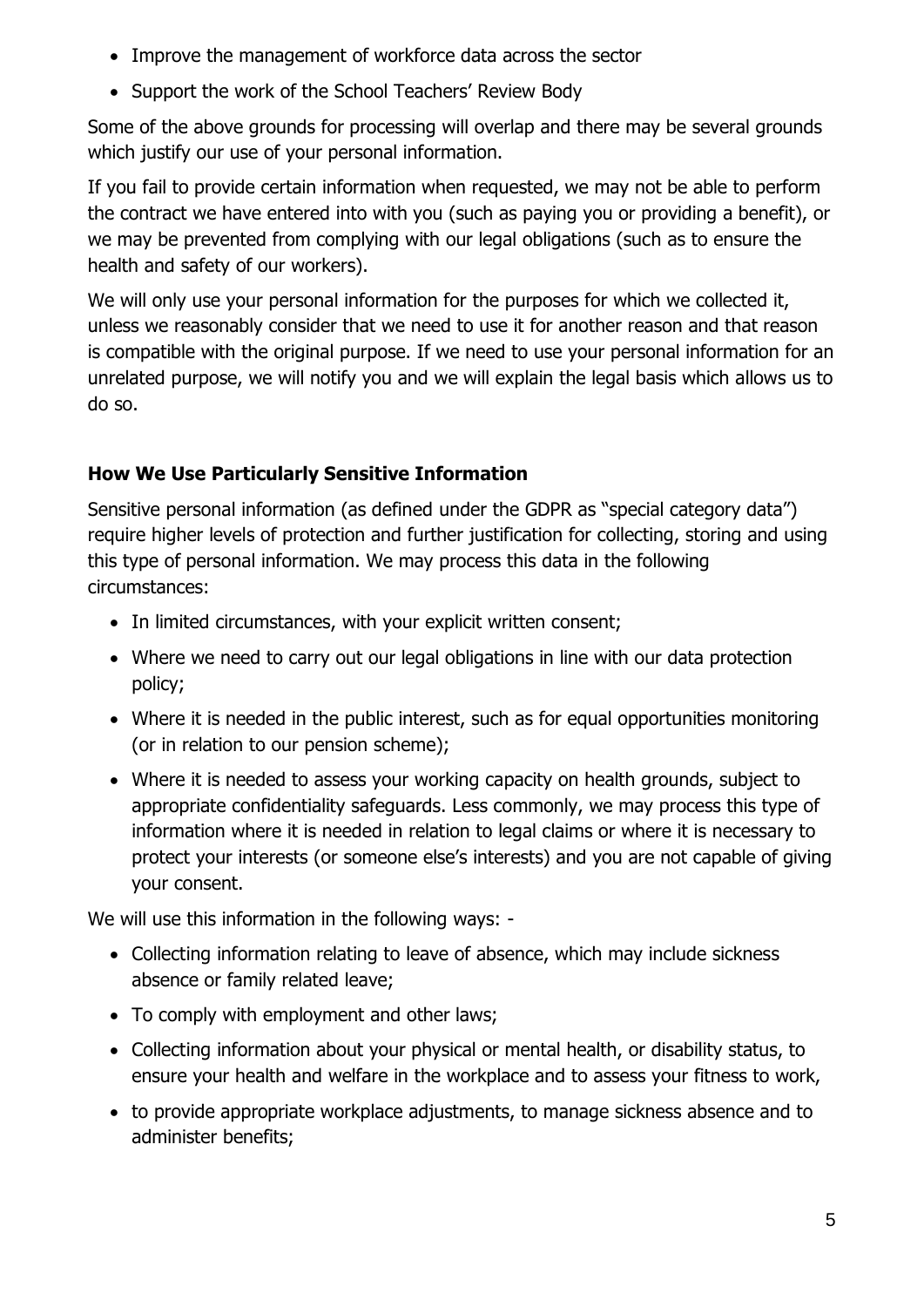- Collecting information about your race or national or ethnic origin, religious, philosophical or moral beliefs, or sexual life or sexual orientation, to ensure meaningful equal opportunity monitoring and reporting.
- To record trade union membership information to pay trade union premiums and to comply with employment law obligations.

# **Criminal Convictions**

We may only use information relating to criminal convictions where the law allows us to do so. This will usually be where it is necessary to carry out our legal obligations. We will only collect information about criminal convictions if it is appropriate given the nature of the role and where we are legally able to do so.

Where appropriate we will collect information about criminal convictions as part of the recruitment process or we may be notified of such information directly by you in the course of working for us.

## **Automated Decision Making**

Automated decision making takes place when an electronic system uses personal information to make a decision without human intervention. We are allowed to use automated decision making in the following circumstances: -

- Where we have notified you of the decision and given you 21 days to request a reconsideration;
- Where it is necessary to perform the contract with you and appropriate measures are put in place to safeguard your rights; or
- In limited circumstances, with your explicit written consent and where appropriate measures are in place to safeguard your rights.
- You will not be subject to decisions that will have a significant impact on you based solely on automated decision-making, unless we we have a lawful basis for doing so and we have notified you.

## **Storing this information**

Lady Margaret Primary School keep workforce data on computer systems and also on paper. The length of time for which we hold workforce data varies according to the type of data. More information can be found in our Information Management Policy, which can be found on our website.

Staff personnel records are retained for a period of six years following the termination of your contract, after which they are safely destroyed.

# **Sharing Data**

We may need to share your data with third parties, including third party service providers where required by law, where it is necessary to administer the working relationship with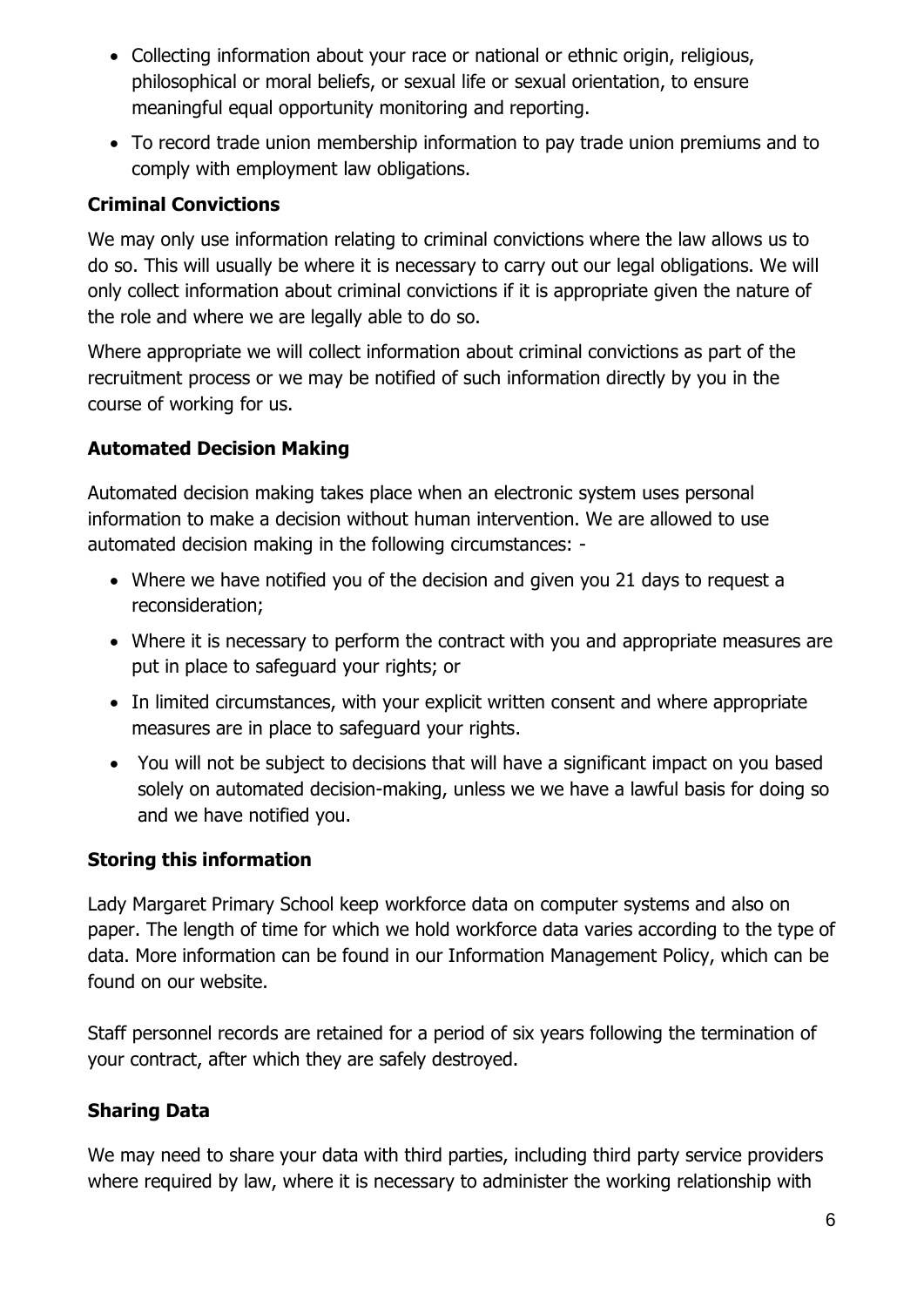you or where we have another legitimate interest in doing so.

Information will be provided to those agencies securely or anonymised where possible.

The recipient of the information will be bound by confidentiality obligations, we require them to respect the security of your data and to treat it in accordance with the law.

These third parties include the following:-

- the Department for Education (DfE);
- Ofsted;
- Prospective Employers:
- Welfare services (such as social services);
- Law enforcement officials such as police, HMRC;
- LADO;
- Training providers:
- Professional advisors such as lawyers and consultants;
- Support services (including HR support, insurance, IT support, information security, pensions and payroll);
- The Local Authority;
- Occupational Health;
- DBS; and
- Recruitment and supply agencies.

We are legally required to share information about our school employees with our local authority (LA) and the Department for Education (DfE) under section 5 of the Education (Supply of Information about the School Workforce) (England) Regulations 2007 and amendments.

We share personal data with the Department for Education (DfE) on a statutory basis. This data sharing underpins workforce policy monitoring, evaluation, and links to school funding / expenditure and the assessment educational attainment.

The DfE collects and processes personal data relating to those employed by schools (including Multi Academy Trusts) and local authorities that work in state funded schools (including all maintained schools, all academies and free schools and all special schools including Pupil Referral Units and Alternative Provision). All state funded schools are required to make a census submission because it is a statutory return under sections 113 and 114 of the Education Act 2005

To find out more about the data collection requirements placed on us by the Department for Education including the data that we share with them, go to [https://www.gov.uk/education/data-collection-and-censuses-for-schools.](https://www.gov.uk/education/data-collection-and-censuses-for-schools)

The department may share information about school employees with third parties who promote the education or well-being of children or the effective deployment of school staff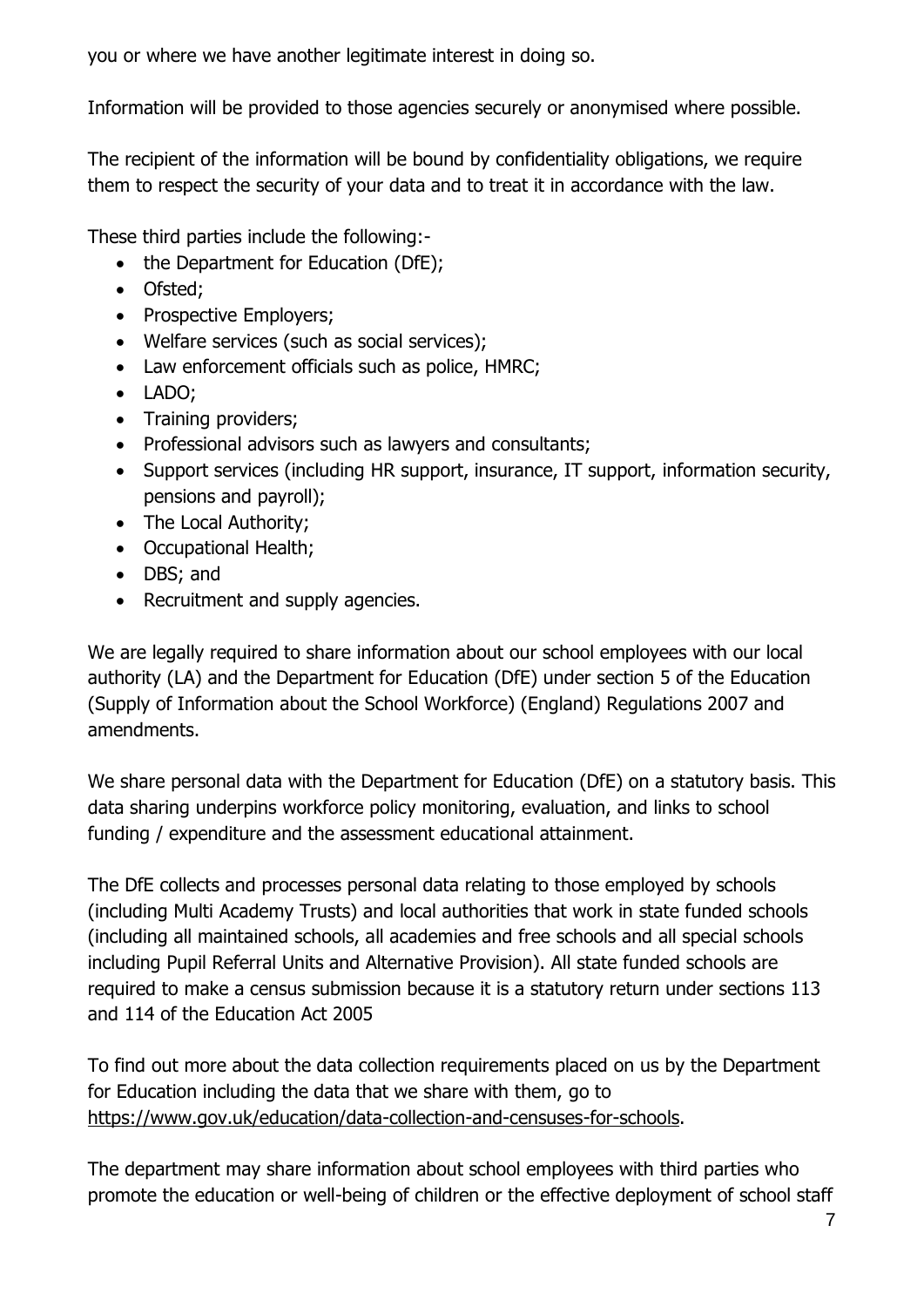in England by:

- conducting research or analysis
- producing statistics
- providing information, advice or guidance

The department has robust processes in place to ensure that the confidentiality of personal data is maintained and there are stringent controls in place regarding access to it and its use. Decisions on whether DfE releases personal data to third parties are subject to a strict approval process and based on a detailed assessment of:

- who is requesting the data
- the purpose for which it is required
- the level and sensitivity of data requested; and
- the arrangements in place to securely store and handle the data

To be granted access to school workforce information, organisations must comply with its strict terms and conditions covering the confidentiality and handling of the data, security arrangements and retention and use of the data.

For more information about the department's data sharing process, please visit: <https://www.gov.uk/data-protection-how-we-collect-and-share-research-data>

to contact the department:<https://www.gov.uk/contact-dfe>

## **Retention Periods**

Except as otherwise permitted or required by applicable law or regulation, the School only retains personal data for as long as necessary to fulfil the purposes they collected it for, as required to satisfy any legal, accounting or reporting obligations, or as necessary to resolve disputes.

To determine the appropriate retention period for personal data, the School considers the amount, nature, and sensitivity of personal data, the potential risk of harm from unauthorised use or disclosure of personal data, the purposes for processing the personal data, whether we can fulfil the purposes of processing by other means and any applicable legal requirements.

Once you are no longer an employee, worker or contractor of the company we will retain and securely destroy your personal information in accordance with good practice guidance – see [Information and Records Management Society's toolkit for schools](https://irms.org.uk/page/schoolstoolkit?&%3bterms=%22toolkit%2band%2bschools%22).

The School typically retains personal data for 6 years subject to any exceptional circumstances or to comply with laws or regulations that require a specific retention period.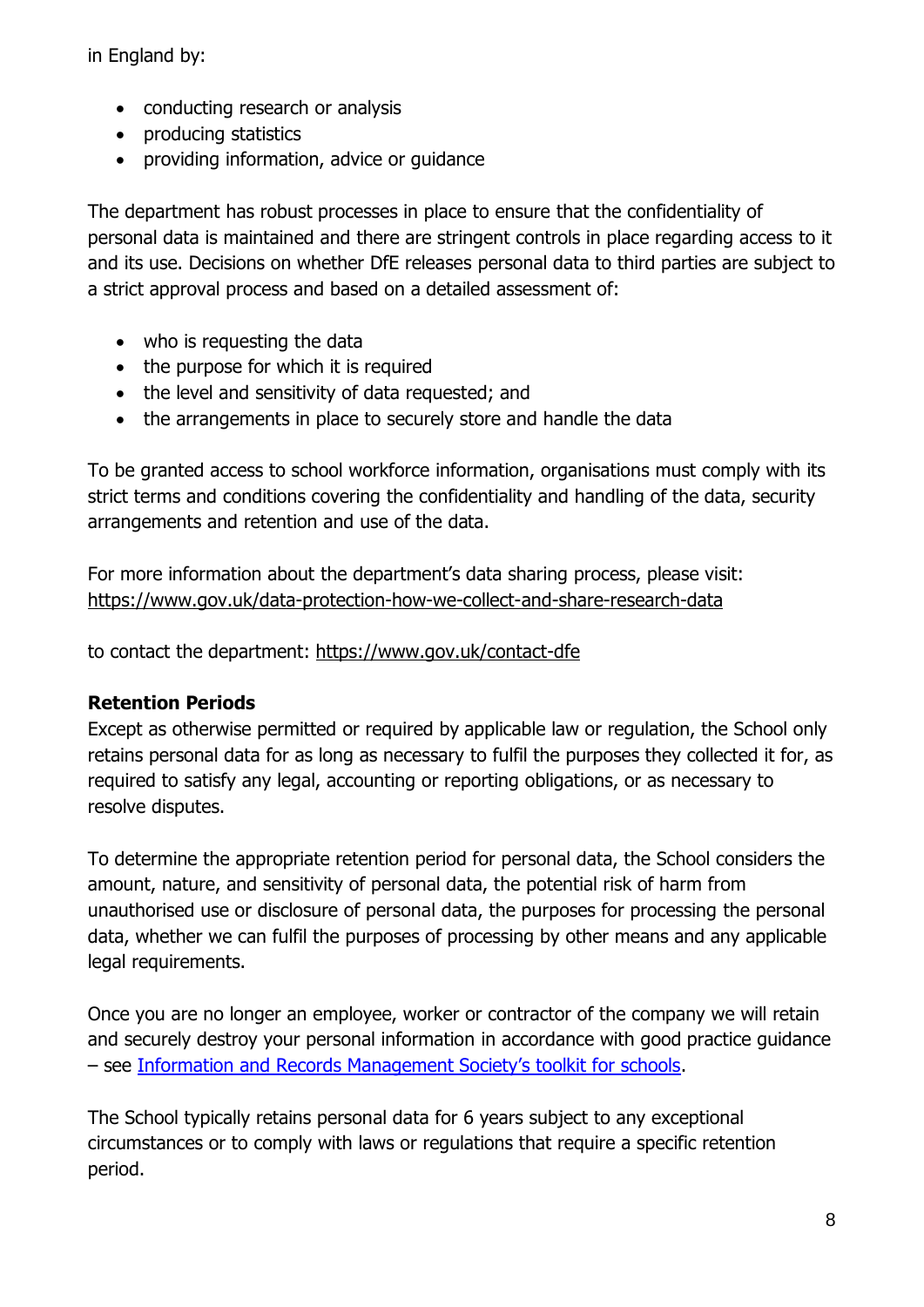#### **Security**

We have put in place measures to protect the security of your information (i.e. against it being accidentally lost, used or accessed in an unauthorised way). In addition, we limit access to your personal information to those employees, agents, contractors and other third parties who have a business need to know. Details of these measures are available in the school security policy.

Third parties will only process your personal information on our instructions and where they have agreed to treat information confidentially and to keep it secure.

We have put in place procedures to deal with any suspected data security breach and will notify you and any applicable regulator of a suspected breach where we are legally required to do so.

# **Your Rights of Access, Correction, Erasure and Restriction**

It is important that the personal information we hold about you is accurate and current. Please keep us informed if your personal information changes during your working relationship with us.

Under certain circumstances by law you have the right to: -

- Access your personal information (commonly known as a "subject access request"). This allows you to receive a copy of the personal information we hold about you and to check we are lawfully processing it. You will not have to pay a fee to access your personal information. However we may charge a reasonable fee if your request for access is clearly unfounded or excessive. Alternatively we may refuse to comply with the request in such circumstances.
- Correction of the personal information we hold about you. This enables you to have any inaccurate information we hold about you corrected.
- Erasure of your personal information. You can ask us to delete or remove personal data if there is no good reason for us continuing to process it.
- Restriction of processing your personal information. You can ask us to suspend processing personal information about you in certain circumstances, for example, if you want us to establish its accuracy before processing it.
- To object to processing in certain circumstances (for example for direct marketing purposes).
- To transfer your personal information to another party.
- To object to decisions being taken by automated means
- claim compensation for damages caused by a breach of the Data Protection regulations

If you want to exercise any of the above rights, please contact the School Business Manager, Amanda Hancock, in writing.

We may need to request specific information from you to help us confirm your identity and ensure your right to access the information (or to exercise any of your other rights). This is another appropriate security measure to ensure that personal information is not